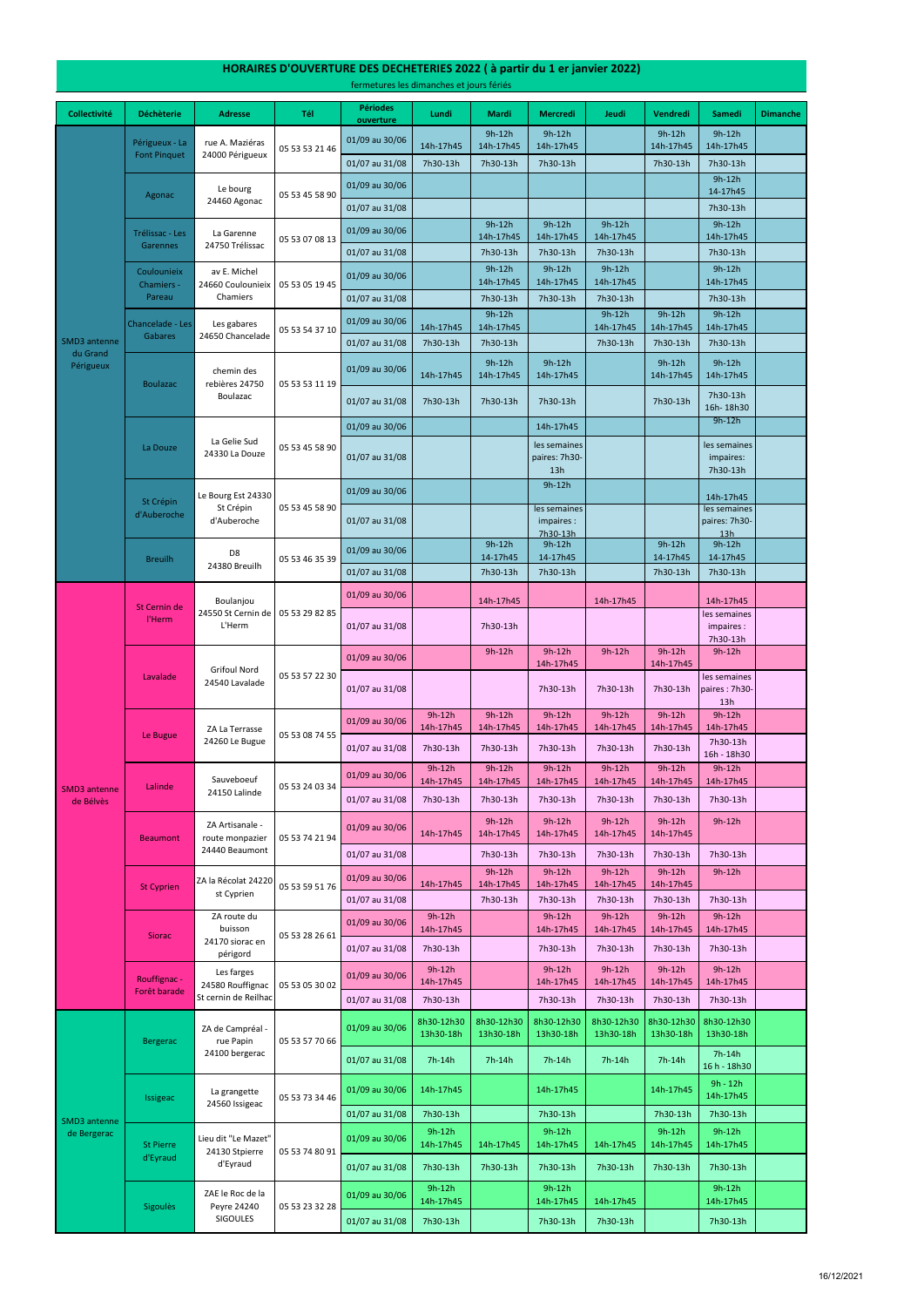# **HORAIRES D'OUVERTURE DES DECHETERIES 2022 ( à partir du 1 er janvier 2022)**

fermetures les dimanches et jours fériés

| <b>Collectivité</b>                | <b>Déchèterie</b>                      | <b>Adresse</b>                                                       | Tél                                                        | <b>Périodes</b><br>ouverture                                     | Lundi                                | Mardi                       | <b>Mercredi</b>             | Jeudi                       | Vendredi              | <b>Samedi</b>                        | <b>Dimanche</b> |
|------------------------------------|----------------------------------------|----------------------------------------------------------------------|------------------------------------------------------------|------------------------------------------------------------------|--------------------------------------|-----------------------------|-----------------------------|-----------------------------|-----------------------|--------------------------------------|-----------------|
|                                    | Ménesplet                              |                                                                      |                                                            | 01/09 au 30/06                                                   | 14h-17h45                            | 9h-12h<br>14h-17h45         | $9h-12h$<br>14h-17h45       | 9h-12h<br>14h-17h45         | $9h-12h$<br>14h-17h45 | $9h-12h$<br>14h-17h45                |                 |
|                                    |                                        | "La Croix de Pierre'<br>24700 Ménesplet                              | 05 53 82 94 83                                             | 01/07 au 31/08                                                   | les semaines<br>paires: 7h30<br>13h  | 7h30-13h                    | 7h30-13h                    | 7h30-13h                    | 7h30-13h              | 7h30-13h                             |                 |
|                                    |                                        | Queues des                                                           |                                                            | 01/09 au 30/06                                                   |                                      | $9h-12h$<br>14h-17h45       |                             | $9h-12h$<br>14h-17h45       |                       | 14h-17h45                            |                 |
|                                    | Carsac de Gurson renards               | 24610<br>Carsac                                                      | 05 53 80 19 85                                             | 01/07 au 31/08                                                   |                                      | 7h30-13h                    |                             | 7h30-13h                    |                       | les semaines<br>paires 7h30-<br>13h  |                 |
| <b>SMD3</b> antenne                | <b>Mussidan</b>                        | "ZI Les Mauries"<br>24400 St Médard<br>de Mussidan                   | 05 53 82 15 37                                             | 01/09 au 30/06                                                   | $9h-12h$<br>14h-17h45                | 9h-12h<br>14h-17h45         | $9h-12h$<br>14h-17h45       | $9h-12h$<br>14h-17h45       | $9h-12h$<br>14h-17h45 | $9h-12h$<br>14h-17h45                |                 |
| de Montpon<br><b>Mussidan</b>      |                                        |                                                                      |                                                            | 01/07 au 31/08                                                   | 7h30-13h                             | 7h30-13h                    | 7h30-13h                    | 7h30-13h                    | 7h30-13h              | 7h30-13h<br>16h-18h30                |                 |
|                                    | <b>St Aulaye</b>                       | "Magnassou"                                                          |                                                            | 01/09 au 30/06                                                   |                                      | $9h-12h$<br>14h-17h45       |                             | 9h-12h<br>14h-17h45         |                       | 14h-17h45                            |                 |
|                                    |                                        | 24410 St Aulaye                                                      | 05 53 91 60 26                                             | 01/07 au 31/08                                                   |                                      | 7h30-13h                    |                             | 7h30-13h                    |                       | les semaines<br>paires 7h30-<br>13h  |                 |
|                                    |                                        |                                                                      |                                                            | 01/09 au 30/06                                                   | $9h-12h$<br>14h-17h45                |                             | $9h-12h$<br>14h-17h45       |                             |                       | $9h-12h$                             |                 |
|                                    | <b>Beleymas</b>                        | "Lagudal"<br>24140 Béleymas                                          | 05 53 82 21 91                                             | 01/07 au 31/08                                                   | 7h30-13h                             |                             | 7h30-13h                    |                             |                       | les semaines<br>impaires<br>7h30-13h |                 |
|                                    |                                        | "Seneuil"                                                            |                                                            | 01/09 au 30/06                                                   | 9h-12h                               |                             | $9h-12h$<br>14h-17h45       |                             | $9h-12h$<br>14h-17h45 | $9h-12h$                             |                 |
|                                    | <b>St Laurent des</b><br><b>Hommes</b> | 24400 St Laurent<br>des Hommes                                       | 05 53 80 53 79                                             | 01/07 au 31/08                                                   | les semaines<br>impaires<br>7h30-13h |                             | 7h30-13h                    |                             | 7h30-13h              | les semaines<br>impaires<br>7h30-13h |                 |
| <b>CC Isle Vern</b><br>Salembre (  | <b>St Astier</b>                       | La serve<br>24110 St Astier                                          | 05 53 53 71 84                                             | 01/09 au 30/06                                                   | $9h-12h$<br>14h-17h45                | 9h-12h<br>14h-17h45         | $9h-12h$<br>14h-17h45       | $9h-12h$<br>14h-17h45       | $9h-12h$<br>14h-17h45 | $9h-12h$<br>14h-17h45                |                 |
| gestion antenne<br>Montpon-        |                                        |                                                                      |                                                            | 01/07 au 31/08                                                   | 7h30-13h                             | 7h30-13h                    | 7h30-13h                    | 7h30-13h                    | 7h30-13h              | 7h30-13h                             |                 |
| Mussidan)                          | <b>Neuvic</b>                          | Route du grand<br>mur - Planèze<br>24190 Neuvic                      | 05 53 80 31 27 /<br>06 34 10 58 08                         | 01/09 au 30/06                                                   | $9h-12h$<br>14h-17h45                | $9h-12h$<br>14h-17h45       | $9h-12h$<br>14h-17h45       | $9h-12h$<br>14h-17h45       | $9h-12h$<br>14h-17h45 | $9h-12h$<br>14h-17h45                |                 |
|                                    |                                        |                                                                      |                                                            | 01/07 au 31/08                                                   | 7h30-13h                             | 7h30-13h                    | 7h30-13h                    | 7h30-13h                    | 7h30-13h              | 7h30-13h<br>16h-18h30                |                 |
|                                    | Ribérac                                | ZA Les Chaumes<br>24600 RIBERAC<br>ZA Le Jarissou<br>24350 TOCANE ST | 05 53 91 18 71<br>fax: 05 53 90<br>46 96<br>05 53 91 61 33 | 01/09 au 30/06                                                   | $9h-12h$<br>14h-17h45                | 9h-12h<br>14h-17h45         | $9h-12h$<br>14h-17h45       | $9h-12h$<br>14h-17h45       | $9h-12h$<br>14h-17h45 | $9h-12h$<br>14h-17h45                |                 |
|                                    |                                        |                                                                      |                                                            | 01/07 au 31/08                                                   | 7h30-13h                             | 7h30-13h                    | 7h30-13h                    | 7h30-13h                    | 7h30-13h              | 7h30-13h<br>16h-18h30                |                 |
| <b>SMD3 Antenne</b><br>de Ribérac  | <b>Tocane</b>                          |                                                                      |                                                            | 01/09 au 30/06                                                   |                                      | 9h-12h<br>14h-17h45         | $9h-12h$<br>14h-17h45       |                             |                       | $9h-12h$<br>14h-17h45                |                 |
|                                    | Verteillac                             | APRE<br>Le Mas<br>24320 VERTEILLAC<br>Bois des charrets              | 05 53 91 07 63                                             | 01/07 au 31/08                                                   |                                      | 7h30-13h                    | 7h30-13h                    |                             |                       | 7h30-13h                             |                 |
|                                    |                                        |                                                                      |                                                            | 01/09 au 30/06                                                   |                                      | 9h-12h<br>14h-17h45         |                             | 9h-12h<br>14h-17h45         |                       | $9h-12h$<br>14h-17h45                |                 |
|                                    |                                        |                                                                      |                                                            | 01/07 au 31/08                                                   |                                      | 7h30-13h                    |                             | 7h30-13h                    |                       | 7h30-13h                             |                 |
|                                    | <b>St front sur</b><br><b>Nizonne</b>  | 24300 St Front sur<br>nizonne                                        | 05 53 56 63 83                                             | Toute l'année<br>(sauf en cas de<br>plan canicule<br>préfecture) | 8h-16h                               | 8h-16h                      | 8h-16h                      | $8h-16h$                    | 8h-16h                | $8h-12h$                             |                 |
|                                    | St Pardoux la<br>Rivière               | Les Bessoulignas<br>24470 st pardoux                                 | 06 14 65 29 79                                             |                                                                  |                                      | 8h-12h                      | $8h-17h$                    | 8h-17h                      | 8h-17h                | $8h-12h$                             |                 |
| <b>SMCTOM DE</b><br><b>NONTRON</b> | <b>Piégut Pluviers</b>                 | Lieu dit "La Lègue"<br>24360 Piégut<br>Pluviers                      | 06 27 89 73 85                                             |                                                                  |                                      | 8h-17h                      | $8h-17h$                    | 8h-17h                      | $8h-12h$              | $8h-12h$                             |                 |
|                                    | Mareuil                                | <b>CHEZ NOAILLAC</b><br>24340 VIEUX<br>MAREUIL                       | 06 15 70 78 21                                             |                                                                  |                                      | 8h-17h                      | $8h-17h$                    | 8h-17h                      | $8h-12h$              | $8h-12h$                             |                 |
|                                    | <b>Brantôme</b>                        | Puy Laurent<br>24310 Brantôme                                        | 05 53 35 01 12                                             |                                                                  | $9h-12h$<br>14h-17h                  | $9h-12h$<br>14h-17h         | $9h-12h$<br>14h-17h         | $9h-12h$<br>14h-17h         | $9h-12h$<br>14h-17h   | $9h-12h$<br>$14 - 17h$               |                 |
|                                    | <b>Thiviers</b>                        | Planeaux<br>24800 Thiviers                                           | 05 53 62 37 03                                             | 01/09 au 30/06                                                   | 8h30-12h<br>13h30-18h                | 13h30-18h                   | 8h30-12h<br>13h30-18h       | 8h30-12h<br>13h30-18h       | 8h30-12h<br>13h30-18h | 8h30-12h<br>13h30-18h                |                 |
|                                    |                                        |                                                                      |                                                            | 01/07 au 31/08                                                   | 7h30 - 13h                           | 7h30 - 13h                  | 7h30 - 13h                  | 7h30 - 13h                  | 7h30 - 13h            | 7h30 - 13h 16<br>18h30               |                 |
|                                    | Hautefort                              | Gros du Chât<br>24390 Hautefort                                      | 05 53 51 18 14                                             | 01/09 au 30/06                                                   |                                      | 08h30-<br>12h/13h30-<br>18h | 08h30-<br>12h/13h30-<br>18h | 08h30-<br>12h/13h30-<br>18h |                       | 08h30-<br>12h/13h30-<br>18h          |                 |
|                                    |                                        |                                                                      |                                                            | 01/07 au 31/08                                                   |                                      | 7h30 - 13h                  | 7h30 - 13h                  | 7h30 - 13h                  |                       | 7h30 - 13h                           |                 |